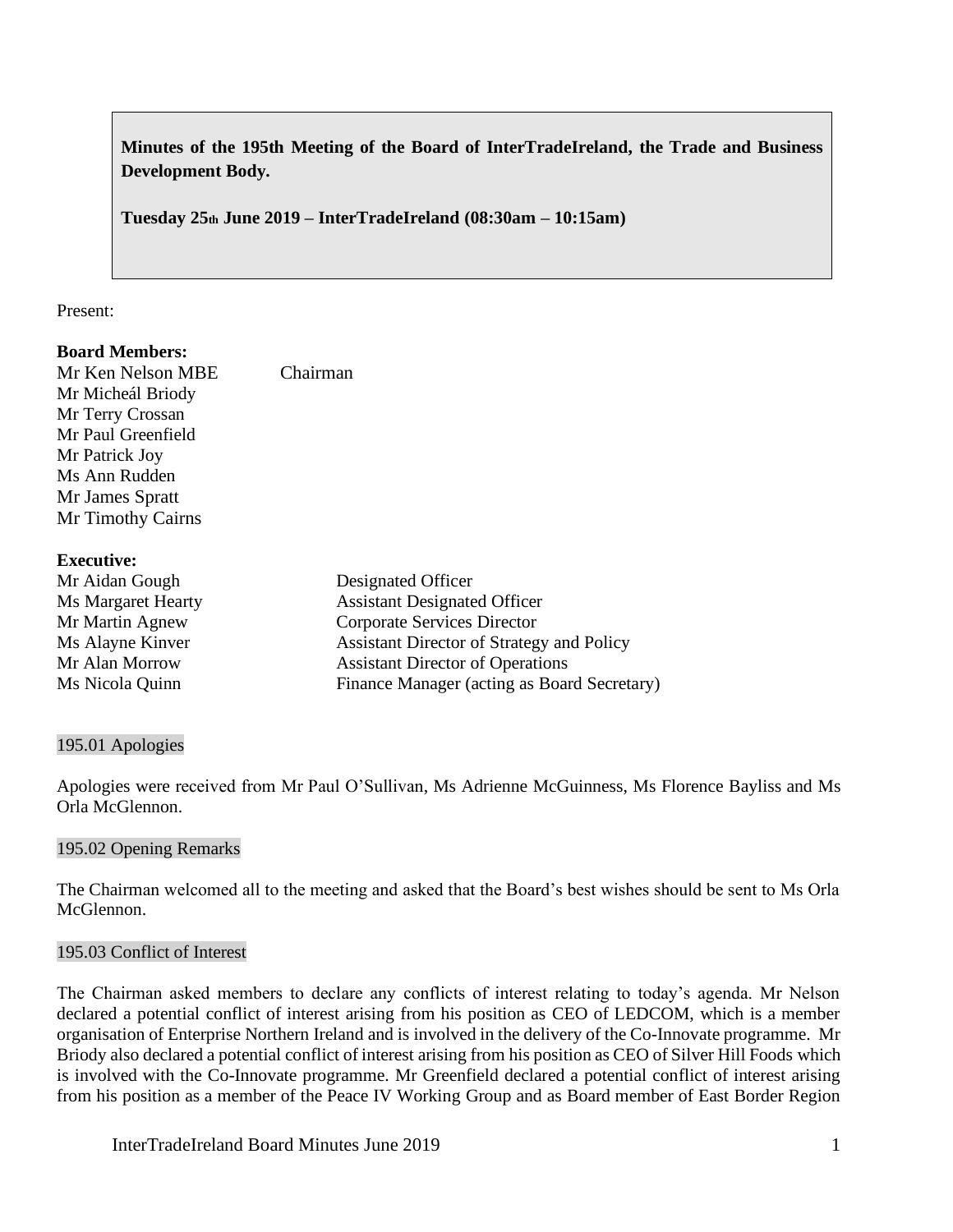Ltd, which is involved in the delivery of the Co-Innovate programme. Ms Ann Rudden declared a potential conflict of interest arising from her position as founder and MD of Áine Hand Made Chocolates which is a participant on the Co-Innovate programme.

No other conflicts were declared.

### 195.04 Approval and Authorisation of the 28th May 2019 Board Minutes

The minutes of the 28th May 2019 Board meeting were agreed as a true record of the meeting and were approved by the Board and authorised by the Chairman.

### 195.05 Matters Arising

Mr Gough advised that all matters arising from the May 2019 Board meeting have been addressed. The involvement of the Body as a partner with Ulster Bank for an event involving female entrepreneurs is being progressed. In relation to Brexit and related working capital issues, Mr Gough reported that whilst there is anecdotal evidence of stockpiling, cash flow is not being noted as a major concern by SMEs in the Business Monitor, although profit margins are a concern.

### 195.06 Chairman's Business

The Chairman reported that he had attended the Interreg VA Programme Monitoring Committee meeting in Edinburgh, and had advised the Committee that the Body would be willing to host a future meeting. Very positive feedback is being received about the Co-Innovate Programme.

The Chairman noted the value of the previous Board self-evaluation exercise and suggested that this should be progressed again over the summer. The feedback from the survey should be reported to the August meeting of the Board.

### 195.07 Designated Officer Report

Mr Gough informed the Board that that an Oversight & Liaison meeting had been held with the Body's Sponsor Departments in Dublin at which the Body's budget was discussed.

In relation to Brexit, Mr Gough advised that the Body continues to endeavour to offer the best support possible with its limited budget. ITI will continue to focus on the voucher scheme and on providing information in various formats on key issues, such as customs and supply chain issues, which are most relevant to SMEs. The validity of developing a sectoral focus is being explored, with further analysis being required before a decision can be made.

Mr Gough reported that the collaboration between the Cancer Trial Networks both North and South has expanded to include the National Cancer Institute in the United States. This has led to the reigniting of the relationship fostered by the All-island Cancer Consortium and the three jurisdictions will be renewing the Memorandum of Understanding at a celebratory tripartite conference to be held in Belfast in December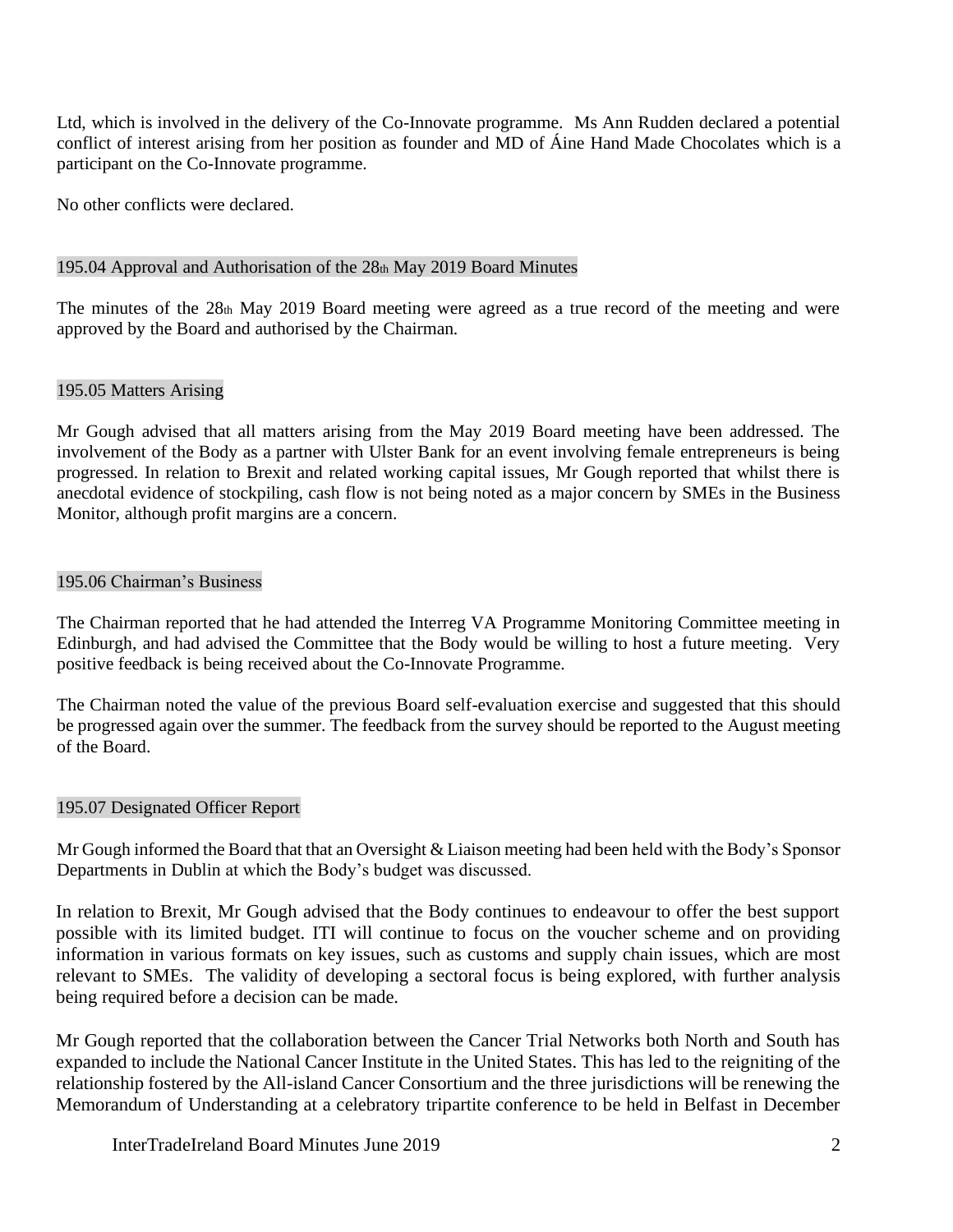2019. The networks provide strong evidence that working with other partners can leverage greater impact, and ITI's role in facilitation has been recognised. The Board commended this initiative.

Finally, Mr Gough noted that following an invitation from the Secretary of State for Exiting the European Union to join the Alternative Arrangements Business and Trade Union Group, he would be attending the first meeting of the group in London the following day.

## 195.08 Board Sub Committee Reports

### *Innovation Sub Committee Report*

Mr Morrow reported back from the Innovation Sub Committee meeting held on 28th May 2019. Ten new FUSION applications were considered by the Sub-Committee, all of which were approved. This brings the total for the year to forty-one approvals, compared with the target for 2019 of seventy-nine, with demand for the programme still being strong.

The Board noted the Innovation Sub Committee report and the Chairman thanked Mr Morrow for his update.

## *Trade Sub Committee Report*

Mr Greenfield reported back from the Trade Sub Committee meeting held on 28th May 2019. He advised that the Committee considered fourteen new Acumen applications, with twelve being approved and two deferred. Two of the approved projects were subject to confirmation of eligibility from Enterprise Ireland. This confirmation had now been received.

Ms Hearty advised the Committee of both the strong demand for the programme and also the quality of the applicant businesses. The introduction of the export diagnostic aspect of the programme is resulting in businesses being more focussed on specific opportunities once they reach the full application stage.

The Board noted the Trade Sub Committee report and the Chairman thanked Mr Greenfield for his update.

### 195.09 For Consideration, Discussion and Noting.

## *Operations Directorate Progress and Activity Report*

Ms Hearty thanked all who had contributed to the successful 'Spinathon' organised by the Trade Team on 28th May, at which £650 was raised for Motor Neurone Disease, the nominated charity.

She presented the Operations Directorate Progress and Activity Report and advised that all programmes are on or ahead of target. Brexit supports remain a key priority, since some SMEs have effectively 'switched off' since the announcement of the extension to the exit deadline. The Body's new advertising agency is currently reviewing all Brexit communications with a view to designing a campaign with a fresh perspective to reengage businesses. Given the urgent need to increase the number of businesses engaging with the Brexit Advisory service, in particular cross border traders, this will now require the frontloading of communications and voucher activity included in the Brexit Economic appraisal in line with demand and the current critical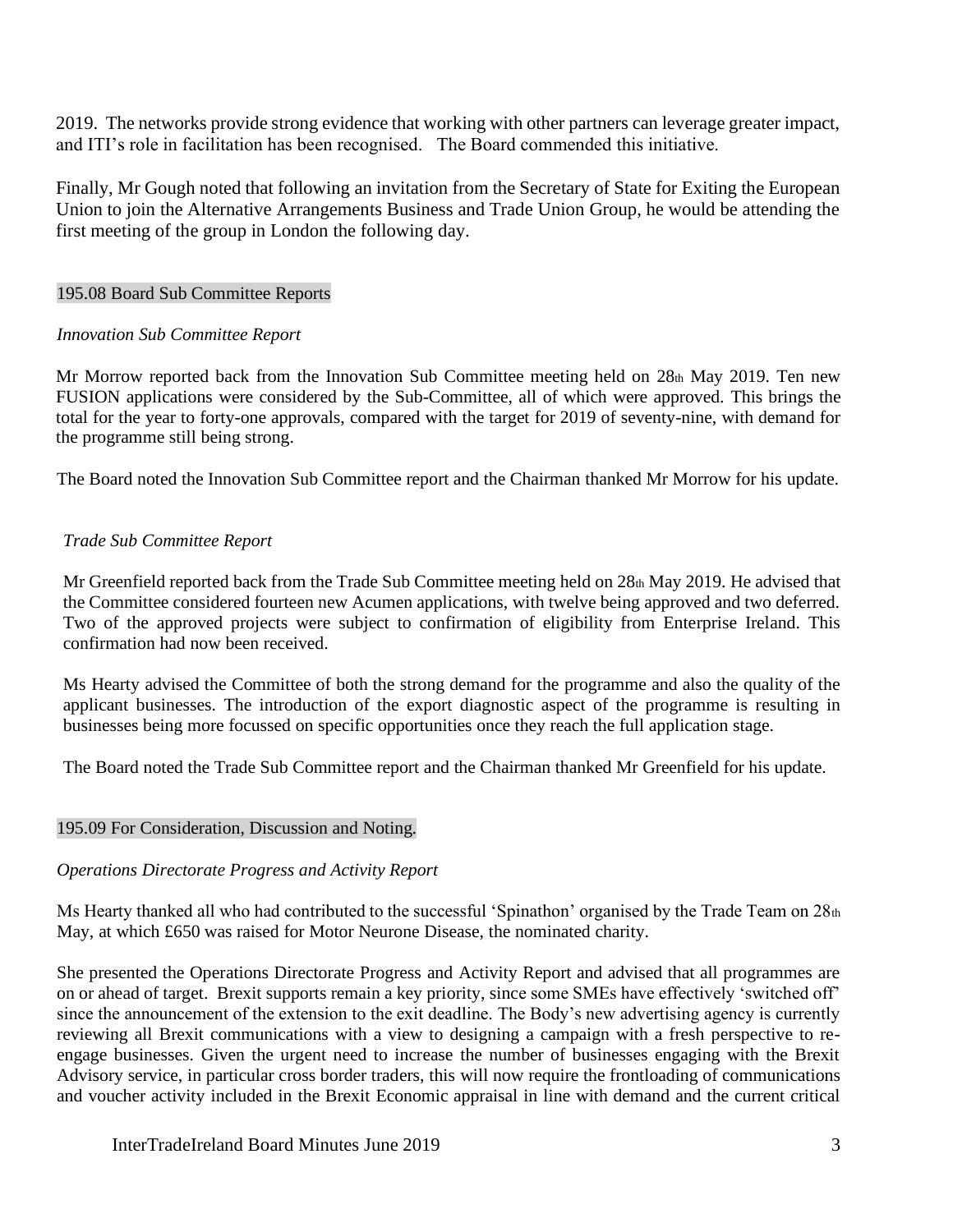deadline of  $31_{st}$  October. The Board noted this approach. Further, the Brexit team are working to encourage SMEs to utilise the new on-line portal. Two on-line webinars are being delivered to demonstrate the portal, with seventy businesses registered for these.

Ms Hearty advised that ITI would be participating in two Brexit events in July in Monaghan and Cavan which had been organised by DBEI at the request of the Minister.

Tendering programme activity is now focussing on specific opportunities, such as construction industry workshops, rather than more general Meet the Buyer type events. Several Councils are now delivering procurement workshops, and hence the Body needs to move towards more value added activity. The Chairman noted his concern at the small number of public construction tenders being advertised in Northern Ireland at present.

The Acumen and Elevate programmes are experiencing healthy demand. The Acumen managing agent delivered two sales training workshops in May in response to previous programme participants' feedback. These workshops were very well received and provided valuable networking opportunities in addition to skills to help secure new cross border business. Further workshops are planned for Cork and Galway in September.

Ms Hearty reported that recent visits have shown that the Fusion programme is delivering in recognised priority sectors, which is very encouraging. The interim evaluation of the Fusion programme, which will inform the planning for the sixth phase of Fusion, is now in progress.

An 'Access to Finance – Funding Options for Successful Growth' Conference was hosted in Belfast on 14 June by ITI in conjunction with the British Business Bank (BBB) and InvestNI. The event, which addressed equity and other financing methods, was very successful and attracted over 300 businesses. Some excellent case studies were presented, one of which involved a Scottish based fund investing in a NI construction business. A similar event in association with Enterprise Ireland is planned.

It was agreed that there would be merit in inviting the Northern Ireland Entrepreneurship Ambassador, Ms Eleanor McEvoy, who had presented at the conference, to ITI, to discuss potential opportunities. The Body would also confirm if there is someone in a similar role in Ireland.

Finally, Ms Hearty reported that a total of 205 initial applications had been received for the 2019 Seedcorn Competition – an increase from 160 applications in 2018.

In relation to the Operations Activity Report, Ms Hearty advised that the Brexit implementation vouchers had only recently been launched, hence the low level of activity to date. It was expected that numbers would increase substantially as the October Brexit deadline approaches. Further, the details of the various Brexit supports are still being fine-tuned.

The Chairman enquired if there is sufficient consultancy support available for the Brexit voucher scheme. Ms Hearty advised that this is not a concern at present and that the quality of reports has improved. She noted the shortage of skills in the area of customs and supply chain matters.

The Board noted the Operations Directorate Progress and Activity reports and the Chairman thanked Ms Hearty for her update.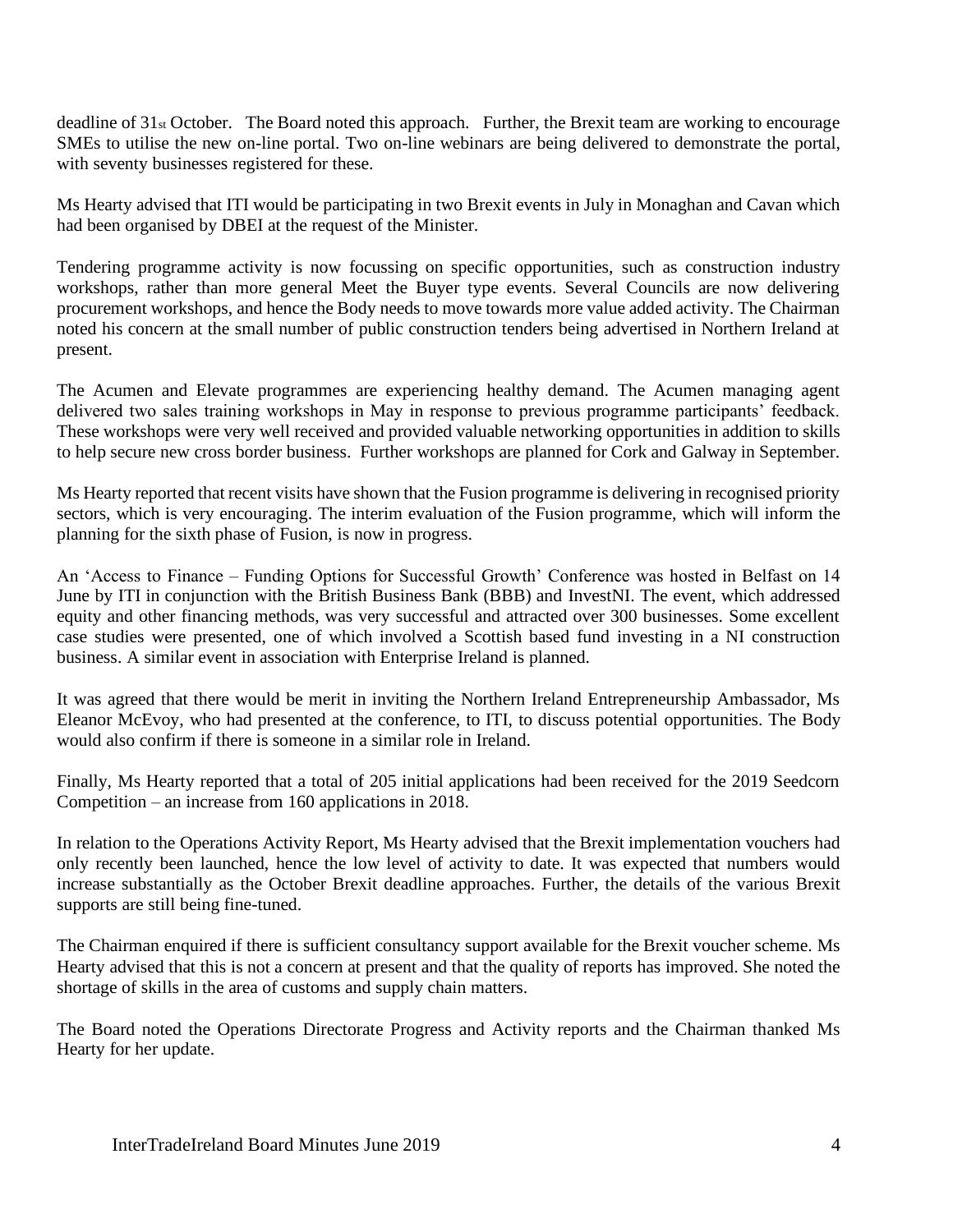## *Co-Innovate Programme Update*

Ms Esther Baird joined the Board meeting for this agenda item and provided an update on the progress made on the various strands. She advised that a decision had been expected from SEUPB in respect of the additional funding requested for Strand 3, however the meeting due to approve this had not yet taken place. The Chairman and Board expressed concern that this delay could impact on the programme's ability to spend the funding within the required timescales. Mr Gough confirmed that any additional funding would only be accepted if the Programme Partners are confident that this could be spent, and agreed to contact SEUPB to follow up on the funding request. This was supported by the Board.

Ms Baird advised that an extension has been sought to the deadline for the completion of expenditure on the Programme. Indications are that it may be possible to incur expenditure until March 2022, however this has still to be confirmed.

The Chairman noted that it would be useful to review the extent to which Co-Innovate projects provide a pipeline for other ITI programmes. Mr Gough commented that the rate of conversion is not expected to be high because of the nature of the Co-Innovate programme which is designed to progress businesses' innovative capability within its own structure. The Body is, however, currently looking at how it can support Co-Innovate with its project pipeline.

The Board noted the Co-Innovate Programme report and the Chairman thanked Ms Baird for her update.

### *Governance and Financial Matters*

Mr Agnew presented the Governance and Financial Matters report and advised that the 2018 financial statements are awaiting certification by the C&AG offices in Belfast and Dublin. He drew the Board's attention to the key issues highlighted in the Statement of Internal Control/Governance Statement. Mr Agnew advised that the financial statements would be reviewed by the Audit & Risk Assurance Committee at its meeting immediately after the Board meeting, and requested the Board's approval for the financial statements. The Board were content to approve these.

The internal auditors have recently issued their report on the audit of Programmes.

ITI continue to liaise with both Sponsor Departments on the draft revised Financial Memorandum and the Departments have reverted with a proposed amended wording to the draft revised Financial Memorandum in relation to the staffing of the Body.

Mr Agnew reminded the Board of the difficulties anticipated with the Board quorum when three Board members complete their terms later in 2019. The issue had been raised during the recent external audit, and it had been noted that due to conflicts of interest declared, the Board would be unable to achieve a quorum for decision making. It was suggested that the quorum could be reduced for Co-Innovate matters, to allow for the declared conflicts. The Board discussed the quorum and agreed that this should be reduced to four members for Co-Innovate matters, and would remain at six members for all other matters. Mr Gough advised that the issue of Board members had been escalated to the Attorney General's office in Dublin.

Mr Agnew provided a brief overview of the 2019 budgetary outturn to date and advised that spend was on target.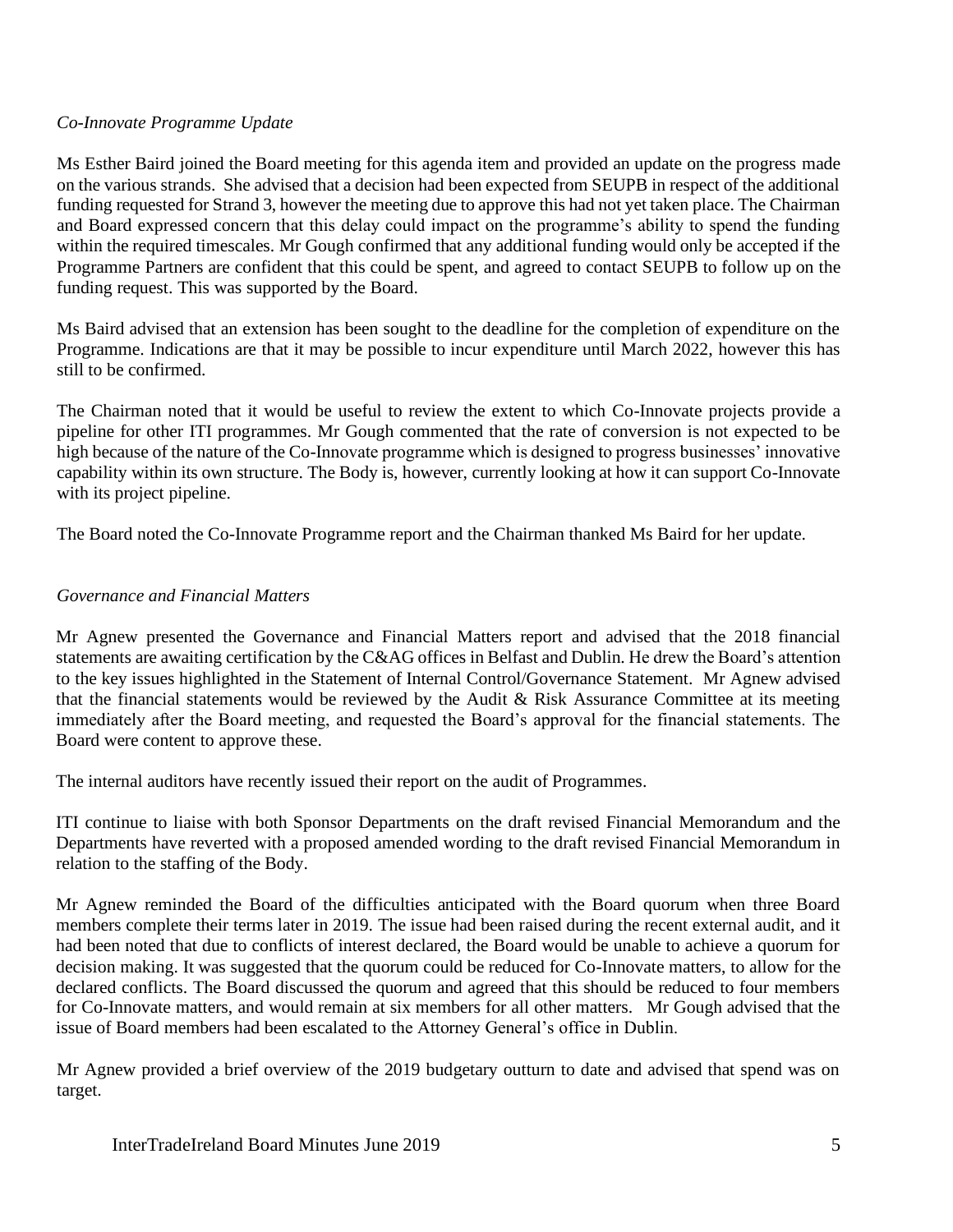The Chairman noted the commitment from the Secretary General and Permanent Secretary of the two Sponsor Departments for a meeting in the Autumn. A date for this meeting should be agreed as a priority.

The Board approved the 2018 financial statements and noted the Governance and Financial Matters report.

The Chairman thanked Mr Agnew for his report.

## *Tenders and Variations to Letters of Offer/Appointment*

Mr Agnew noted that the Board meeting in March had approved the request to go to competitive tender for a web development and maintenance provider for a three-year period. This was to include development and maintenance of the ITI website and the Intranet. The project is now being reassessed to facilitate the potential inclusion of an integrated corporate VLE platform which could be used by other ITI programmes. As a result, the cost of the project will increase and approval is now sought for an increase to allow sufficient approval headroom for the optimal delivery of the project. Mr Gough advised that one integrated platform would represent better value for money as compared with separate projects.

The Board approved the request for increased costs for the web development and maintenance provider contract.

# *Draft Corporate Plan 2020-2022*

Ms Kinver provided an update on the development of the 2020-2022 Corporate Plan. She reminded the Board of the vision and mission of the Body, and outlined the key challenges, including performance measurement and review, relevance, Brexit and Industry 4.0. The Chairman noted that a strong skills/talent pipeline is a key challenge for businesses, and that ITI activities will have a skills and talent impact which should be referred to in the Corporate Plan. Mr Morrow confirmed that graduate recruitment is a significant challenge for the Fusion participant businesses, particularly in the engineering sector. There is also a skill shortage in relation to Brexit issues.

In respect of policy alignment and focus, Ms Kinver noted that a focus on specific sectors may help to achieve greater impact. Whilst trade and innovation would continue to be cross-cutting themes, the Board is asked to consider if a focus on specific sectors would be appropriate, with a higher percentage of activity being delivered within these sectors. Mr Gough noted this would also help to address the challenge of the Body remaining relevant. Board comments included the need to ensure that any sectoral focus is consistent with the mission and remit of the Body, and the need to retain some flexibility so that emerging sectors can be supported.

Ms Kinver advised that the draft Corporate Plan would be issued for external consultation with stakeholders in July, and that a draft would be presented to the Board in September. Mr Gough outlined the key stakeholders who would be part of the consultation and following a suggestion from the Chairman it was agreed that the Business Monitor would be also be used as a consultation tool.

The Chairman noted that the planned meeting with the Secretary General and Permanent Secretary would need to be held after the September Board meeting so that the Plan could be discussed at the meeting.

The Board agreed that it is content with the overall direction of the Plan and noted the 2020-2022 Corporate Plan update. The Chairman thanked Ms Kinver for her presentation.

InterTradeIreland Board Minutes June 2019 6